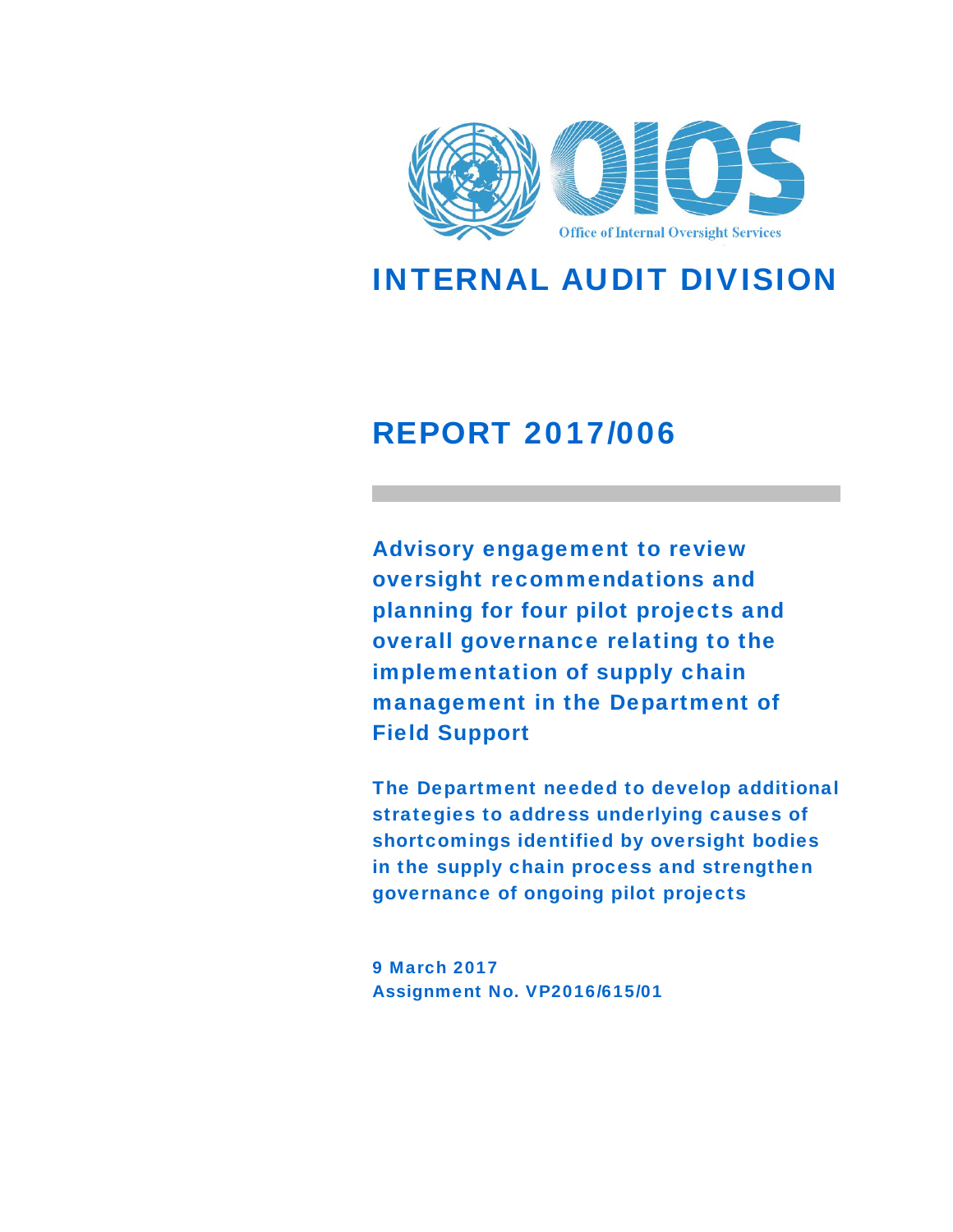### **Advisory engagement to review oversight recommendations and planning for four pilot projects and overall governance relating to supply chain management in the Department of Field Support**

### **EXECUTIVE SUMMARY**

The objective of the advisory assignment was to assess whether the Department of Field Support (DFS) had planned or implemented adequate measures, including those envisaged in the Supply Chain Management (SCM) Blueprint and the pilot projects, to address the underlying causes of shortcomings identified by United Nations oversight bodies (Board of Auditors and Office of Internal Oversight Services) in the supply chain process. The engagement reviewed recommendations made by the oversight bodies to DFS and field missions from 1 January 2012 to 30 March 2016 in the areas of procurement, inventory management, logistics and warehousing.

The review concluded that while DFS had developed a framework for implementing SCM, operational level guidance was not detailed enough to address weaknesses identified by oversight bodies. Improvements were also needed in the acquisition planning process, supervision of sourcing activities supervised by DFS mission support divisions in field missions and inventory management procedures. The implementation of the four short-term pilot projects provided a means of addressing some of the weaknesses raised by the oversight bodies but the projects needed to be supported with adequate governance mechanisms.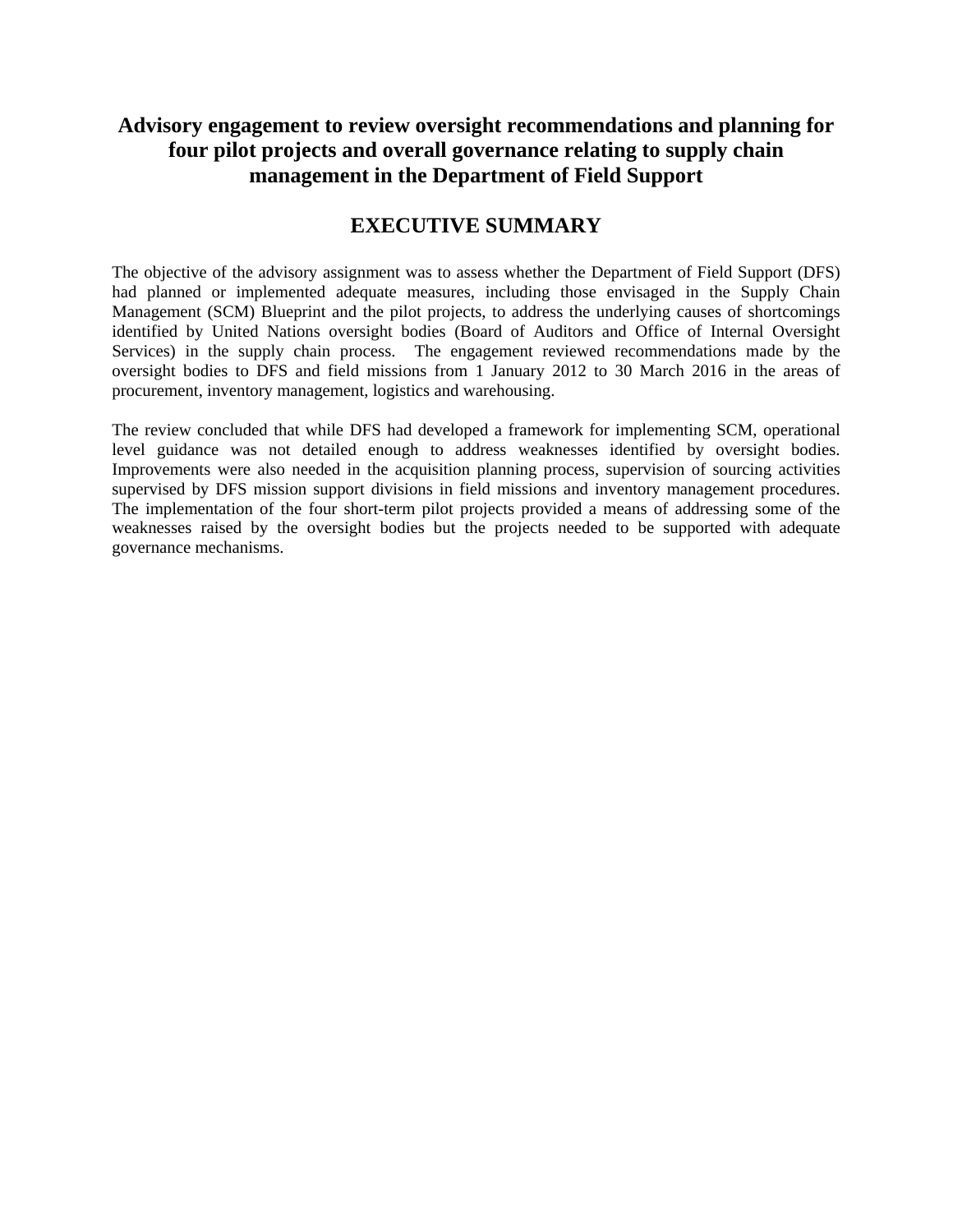# **CONTENTS**

*Page*

| I. BACKGROUND                               |         |
|---------------------------------------------|---------|
| II. REVIEW OBJECTIVE, SCOPE AND METHODOLOGY | $1 - 2$ |
| III. RESULTS OF THE ADVISORY ENGAGEMENT     |         |
| IV. ACKNOWLEDGEMENT                         |         |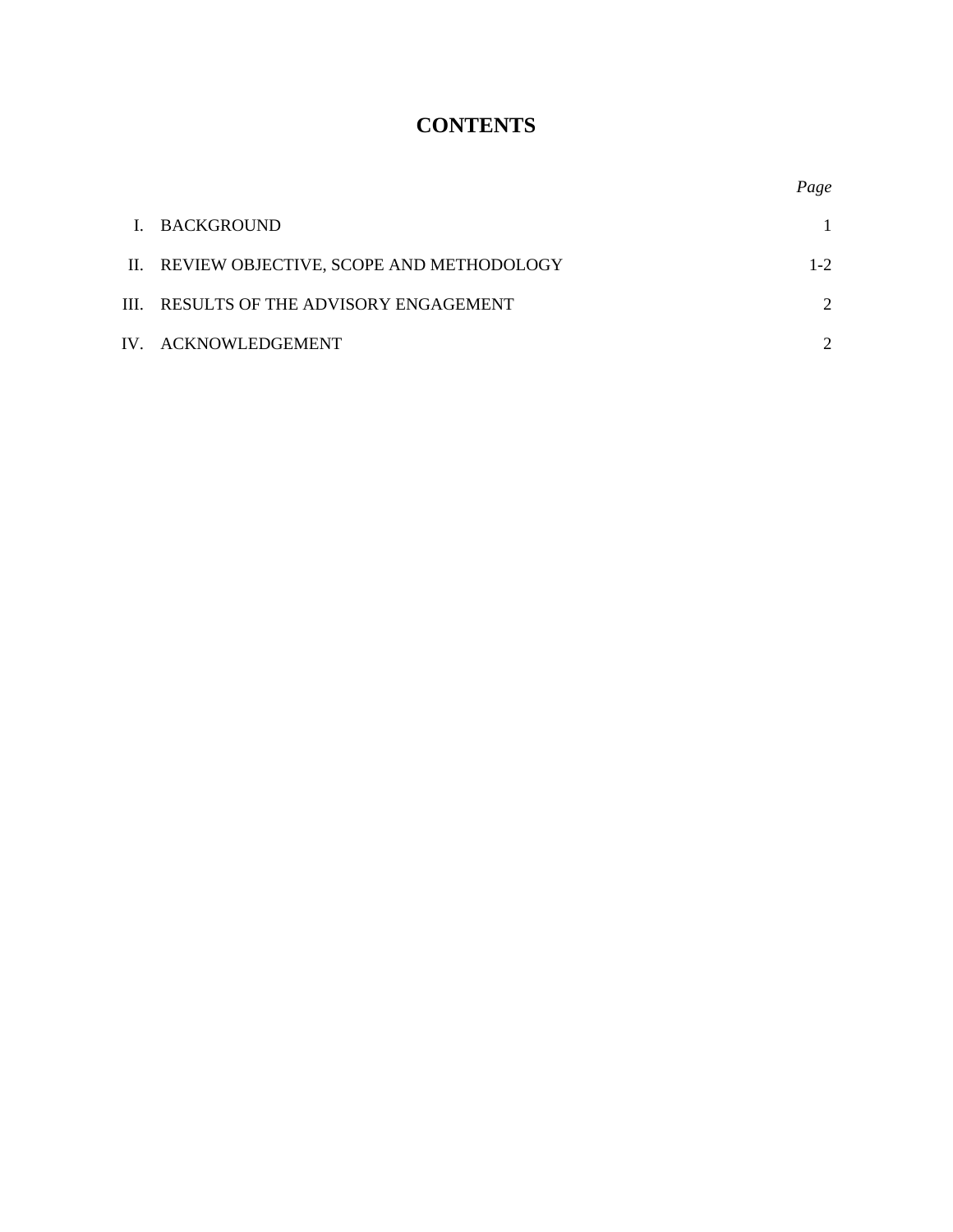## **Advisory engagement to review oversight recommendations and planning for four pilot projects and overall governance relating to the implementation of supply chain management in the Department of Field Support**

# **I. BACKGROUND**

1. The Office of Internal Oversight Services (OIOS) conducted an advisory engagement to review oversight recommendations and planning for four pilot projects and overall governance relating to the implementation of supply chain management in the Department of Field Support (DFS).

2. The United Nations operates a large and complex supply chain network consisting of processes and activities to procure, deliver, receive and issue materials to field missions through various entities in DFS, the Department of Management (DM), Global and Regional Service Centres and field missions. United Nations oversight bodies (the Board of Auditors and OIOS) have reviewed these processes and made several recommendations to relevant entities involved in supply chain activities to address internal control weaknesses observed.

3. In addition to various actions taken by DFS and field missions to implement the recommendations, in May 2015, the Under-Secretary-General of DFS approved the Supply Chain Management (SCM) Vision and Strategy, which aims to improve service responsiveness and client satisfaction, and increase cost savings where applicable. The activities to achieve the envisioned SCM end-state under the plan, source, deliver (including storage) and return supply chain process flows are outlined in the SCM implementation framework which includes the SCM Vision and Strategy, Blueprint, guidelines, communications strategy and training plan.

4. The Logistics Support Division (LSD) in DFS is leading the implementation of SCM in coordination with key partners including: the Procurement Division in DM; the United Nations Global Service Centre (UNGSC); and field missions. The SCM approach adopted by DFS is based on the Supply Chain Operations Reference (SCOR) model, which defines the processes that make up a supply chain, assigns metrics to processes and reviews comparable benchmarks. DFS is rolling out SCM in phases. In this regard, DFS has also initiated four short-term pilot projects on Acquisition Planning, Centralized Warehousing, Incoterms and the East Africa Corridor to support the longer-term transformation to SCM.

# **II. REVIEW OBJECTIVE, SCOPE AND METHODOLOGY**

5. The objective of the advisory assignment was to assess whether DFS had planned or implemented adequate measures, including those envisaged in the SCM Blueprint and the pilot projects, to address the underlying causes of shortcomings identified by oversight bodies in the supply chain process.

6. The advisory engagement was included in the 2016 risk-based work plan of OIOS at the request of DFS due to the operational and financial risks of the supply chain process.

7. OIOS conducted the advisory engagement from April to August 2016. The engagement reviewed recommendations made by the oversight bodies to DFS and field missions from 1 January 2012 to 30 March 2016 in the areas of procurement, inventory management, logistics and warehousing. The engagement team reviewed relevant documents including the SCM Blueprint and interviewed key staff involved in the SCM programme implementation.